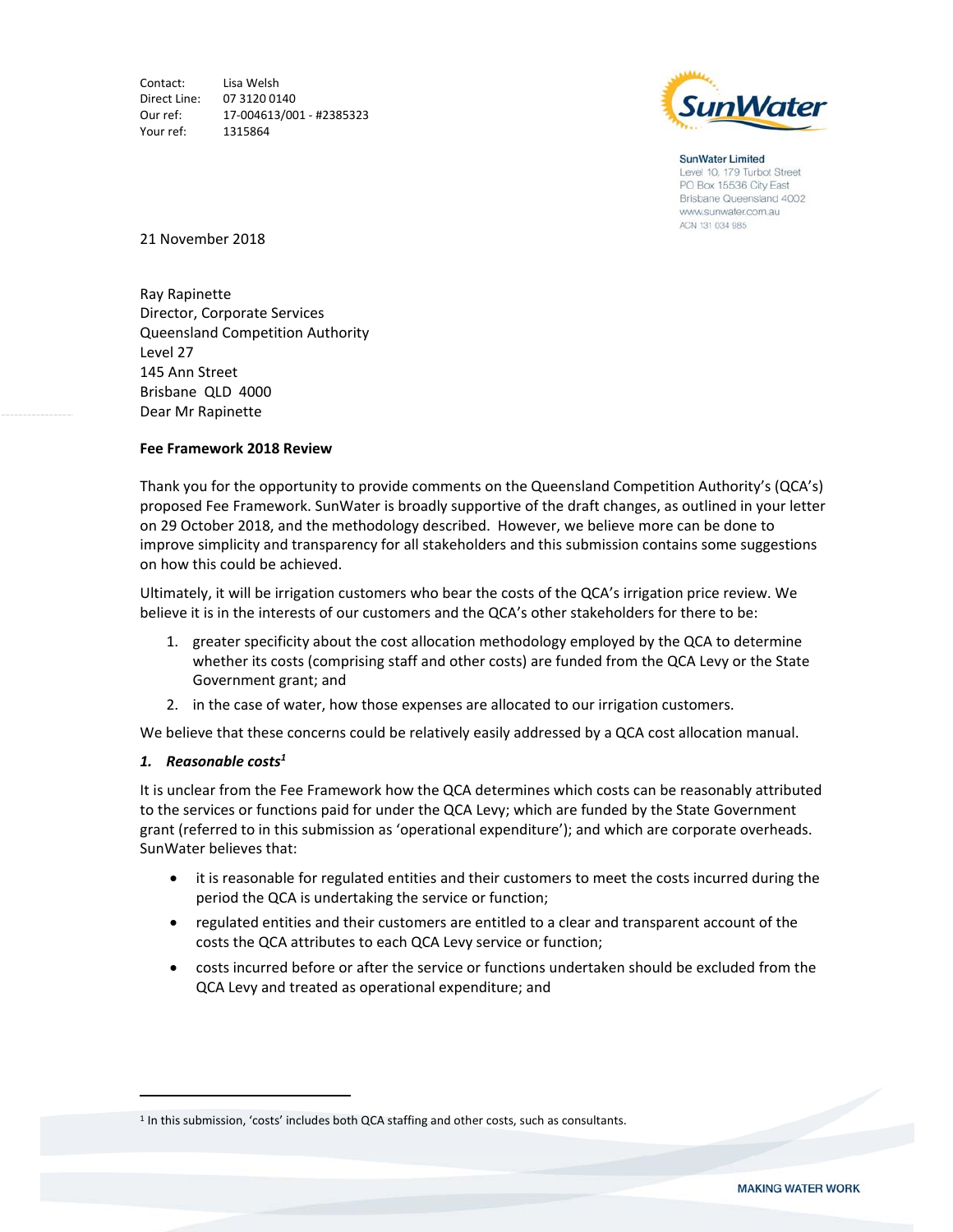• the QCA's corporate overheads should be allocated across the cost base of both the QCA Levy and operational analysts.<sup>2</sup>

As noted in the Fee Framework, the QCA administers and discharges its responsibilities by ensuring compliance with the *Queensland Competition Authority Act 1997* (the Act) and other relevant legislation. The QCA's services and functions are detailed in the Act and the services and functions for which fees are payable are included in Schedule 1 of the *Queensland Competition Authority Regulation 2007* (the Regulation).3

The services and functions outlined in Schedule 1 vary in complexity and scope, but all have three things in common: a head of power, a beginning and an end (the period in between being the period of the QCA's jurisdiction). We consider that these fundamental attributes should determine which costs can be funded via the QCA Levy. Based on our interpretation of the Act and the Regulation, we believe that the QCA is required to, as far as reasonably possible, only attribute costs to services or functions in Schedule 1 incurred during the period of the QCA's jurisdiction (ie the referral period).

SunWater believes that if the QCA incurs costs outside of that period, for example in providing informal guidance to the State Government in the lead up to a referral notice being issued, then these costs should not be considered to form part of the reasonable cost of providing the service, as the service itself has not yet commenced.

To address our concerns, SunWater seeks the following outcomes:

- an assurance from the QCA that only expenditure incurred between the commencement date and completion of a service or function under Schedule 1 are paid for under the QCA Levy;
- a commitment from the QCA that future QCA Levy notices will identify the service or function from Schedule 1 being undertaken, and the period for which the fee applies; and
- a commitment from the QCA to disclose the share of its total costs funded by the QCA Levy (by regulated entity) and operational expenditure (funded from the State Government grant), and what portion of each was made up of corporate overheads.

## *2. Cost allocation*

The Fee Framework states that, "*The apportionment of the costs of any regulation of government owned water businesses will be determined having regard to fairly allocating the costs to the beneficiaries of the regulatory service, and having regard to the terms of any specific direction notice issued by the Treasurer.* 

*The apportionment of shared costs or fees will generally be based on water volume or other relevant measure. For example, shared regulatory costs or fees relating to any regulation for the supply of water to irrigation customers will be based on water entitlements (mega litres) held by irrigation customers of each water business*."4

We note that in the *Statement of Regulatory Pricing Principles (2013)*, the QCA considered that costreflective pricing (ie user‐pays) is consistent with the proposition that it is fair for any given user of a service, or individual/entity that causes costs to be incurred, to pay for the costs directly associated with their use or action.<sup>5</sup>

SunWater proposes that the same principle should apply to customers of regulated entities, who ultimately pay for the services and functions provided by the QCA. We acknowledge that the QCA allocates its service and function resources and costs between regulated entities (subject to our comments above regarding reasonable expenditure), but we consider that in the case of the recently

<sup>2</sup> A portion of QCA corporate overheads are included in QCA Levy calculations, based on, "…the estimated analyst staff costs for performing a service or function compared to the QCA's total analyst staff costs for the year." (QCA 2018, *Fee Framework*, p.2)

<sup>3</sup> QCA 2018, *Draft Fee Framework*, p.1 4 QCA 2018*, Draft Fee Framework*, p.4

<sup>5</sup> QCA 2013, *Statement of Regulatory Pricing Principles*, August, p.21